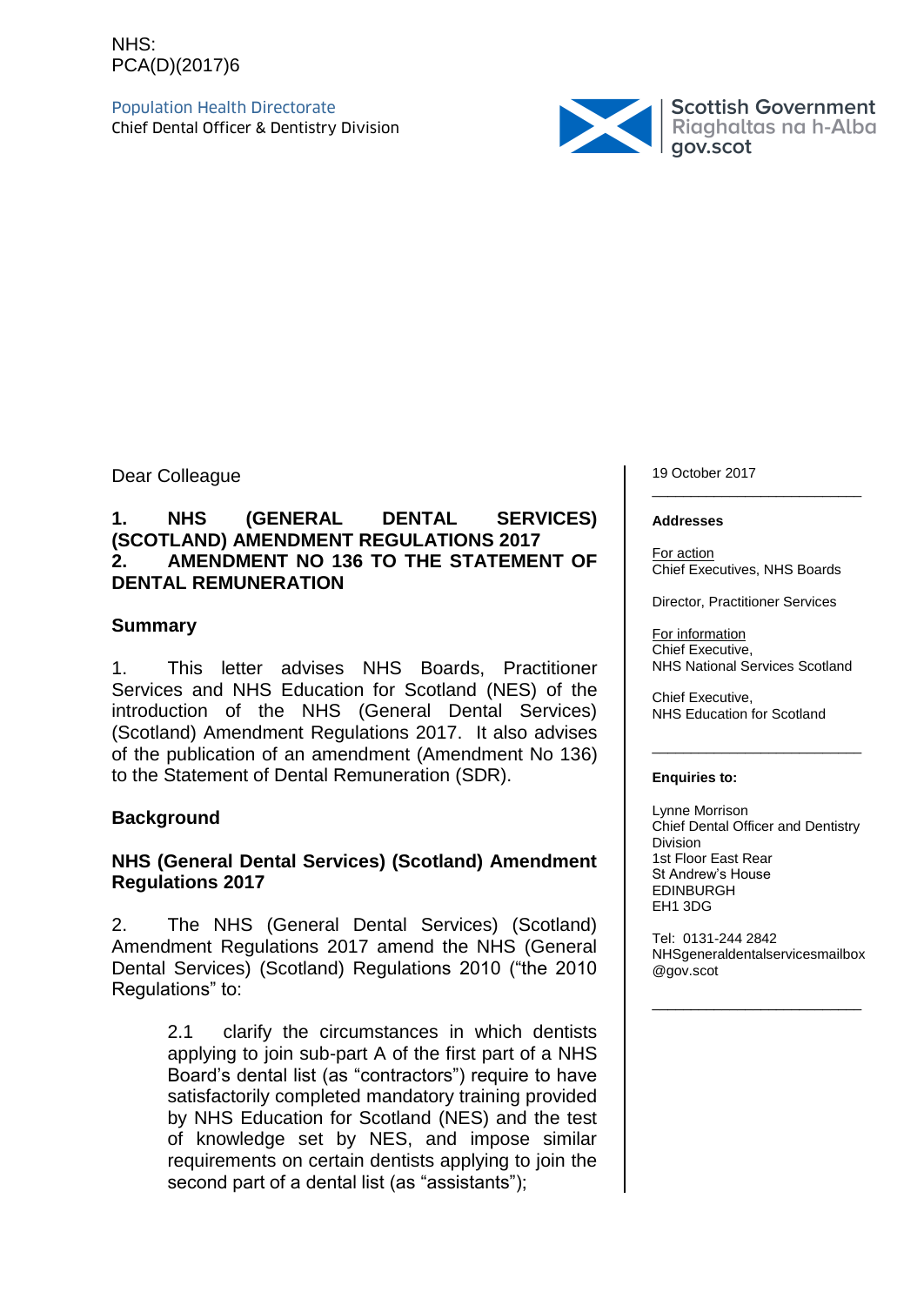2.2 insert deadlines by which estimates for prior approval and payment claims for treatment provided under general dental services must be submitted electronically;

2.3 allow for certain forms or information to be provided by means of electronic communication, while requiring other forms or information to continue to be provided in paper form

2.4 replace clinical audit activities with a broader range of "quality improvement activities";

2.5 make other minor changes.

3. Further information about the main amendments to the 2010 Regulations are contained in the Memorandum to this letter.

4. A copy of the NHS (General Dental Services) (Scotland) Amendment Regulations 2017, which bring the above amendments into effect, can be viewed at:

[http://www.legislation.gov.uk/ssi/2017/289/contents/made.](http://www.legislation.gov.uk/ssi/2017/289/contents/made)

### **Amendment No 136 to the Statement of Dental Remuneration**

5. Amendment No 136 to the Statement of Dental Remuneration is attached to the Memorandum to this letter.

### **Action**

6. NHS Boards, Practitioner Services and NES are asked to note the information about the amendments to the 2010 Regulations and the changes to Determination XI of the SDR contained in the Memorandum to this letter.

7. NHS Boards and NES are asked to particularly note:

7.1 the changes to mandatory training for those dentists applying to join a dental list as contractors (paragraphs 4 to 11 and Annex A to the Memorandum to this letter refer);

7.2 the introduction of mandatory training for those applying to join a dental list as assistants (paragraphs 4 to 11 and Annex A to the Memorandum to this letter refers), and

7.3 the replacement of clinical audit activities with a broader range of quality improvement activities (paragraphs 17 to 19 of the Memorandum to this letter refers);

7.4 that form GP217 has been updated (which can be identified by the revision date 10/17) and renamed the Clinical Audit/Quality Improvement Allowance claim form (paragraph 20 of the Memorandum to this letter refers).

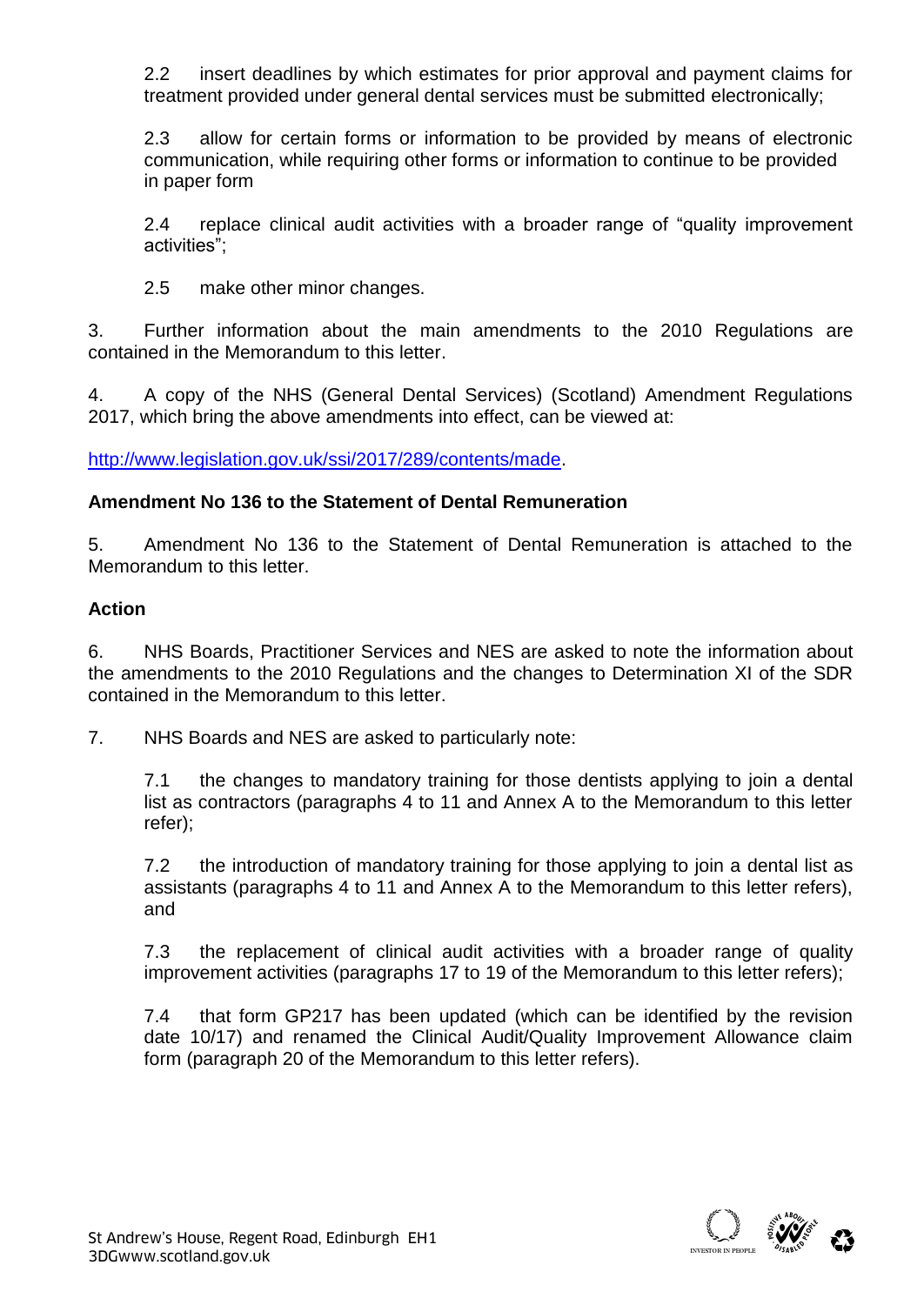8. NHS Boards are asked to:

8.1 note that there will be no local discretion as to which dentists are required to undertake mandatory training;

8.2 **urgently** issue the Memorandum to this letter to all dentists and dental bodies corporate on their dental lists.

Yours sincerely

MARGIE TAYLOR Chief Dental Officer

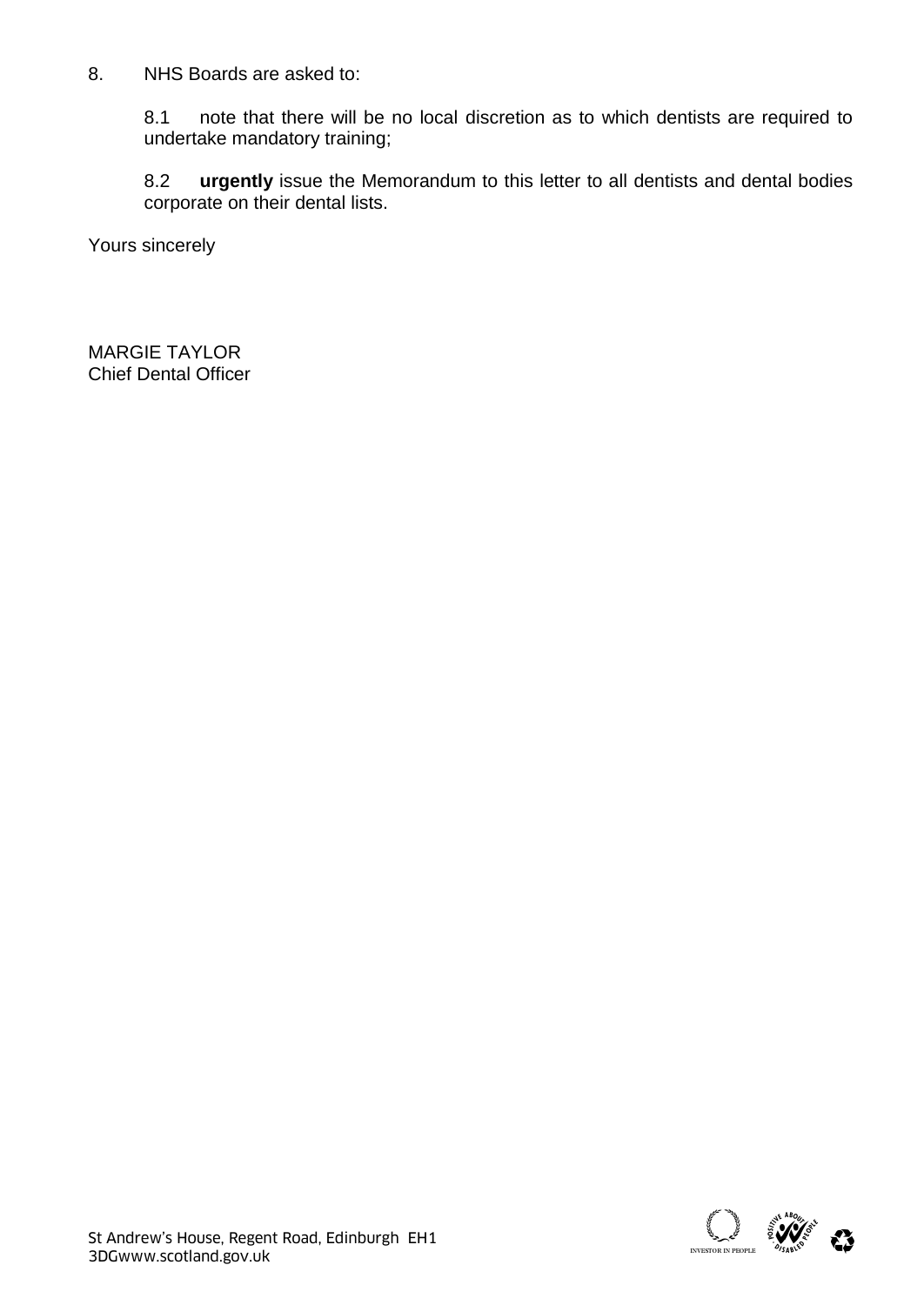#### **DENTISTS/DENTAL BODIES CORPORATE NATIONAL HEALTH SERVICE GENERAL DENTAL SERVICES**

# **1. NHS (GENERAL DENTAL SERVICES) (SCOTLAND) AMENDMENT REGULATIONS 2017**

# **2. AMENDMENT NO 136 TO THE STATEMENT OF DENTAL REMUNERATION**

### **Summary**

1. This Memorandum advises dentists and dental bodies corporate of the introduction of the NHS (General Dental Services) (Scotland) Amendment Regulations 2017. It also advises of the publication of an amendment, Amendment No 136, to the Statement of Dental Remuneration.

### **NHS (General Dental Services) (Scotland) Amendment Regulations 2017**

2. The NHS (General Dental Services) (Scotland) Amendment Regulations 2017 amend the NHS (General Dental Services) (Scotland) Regulations 2010 ("the 2010 Regulations") to:

- 2.1 clarify the circumstances in which dentists applying to join sub-part A of the first part of a dental list (as "contractors") require to have satisfactorily completed mandatory training provided by NHS Education for Scotland (NES) and the test of knowledge set by NES, and impose similar requirements on certain dentists applying to join the second part of a dental list (as "assistants");
- 2.2 insert deadlines by which estimates for prior approval and payment claims for treatment provided under general dental services must be submitted electronically;
- 2.3 allow for certain forms or information to be provided by means of electronic communication, while requiring other forms or information to continue to be provided in paper form;
- 2.4 replace clinical audit activities with a broader range of "quality improvement activities";
- 2.5 make other minor changes.

3. A copy of the NHS (General Dental Services) (Scotland) Amendment Regulations 2017, which bring the above amendments into effect, can be viewed at:

[http://www.legislation.gov.uk/ssi/2017/289/contents/made.](http://www.legislation.gov.uk/ssi/2017/289/contents/made)

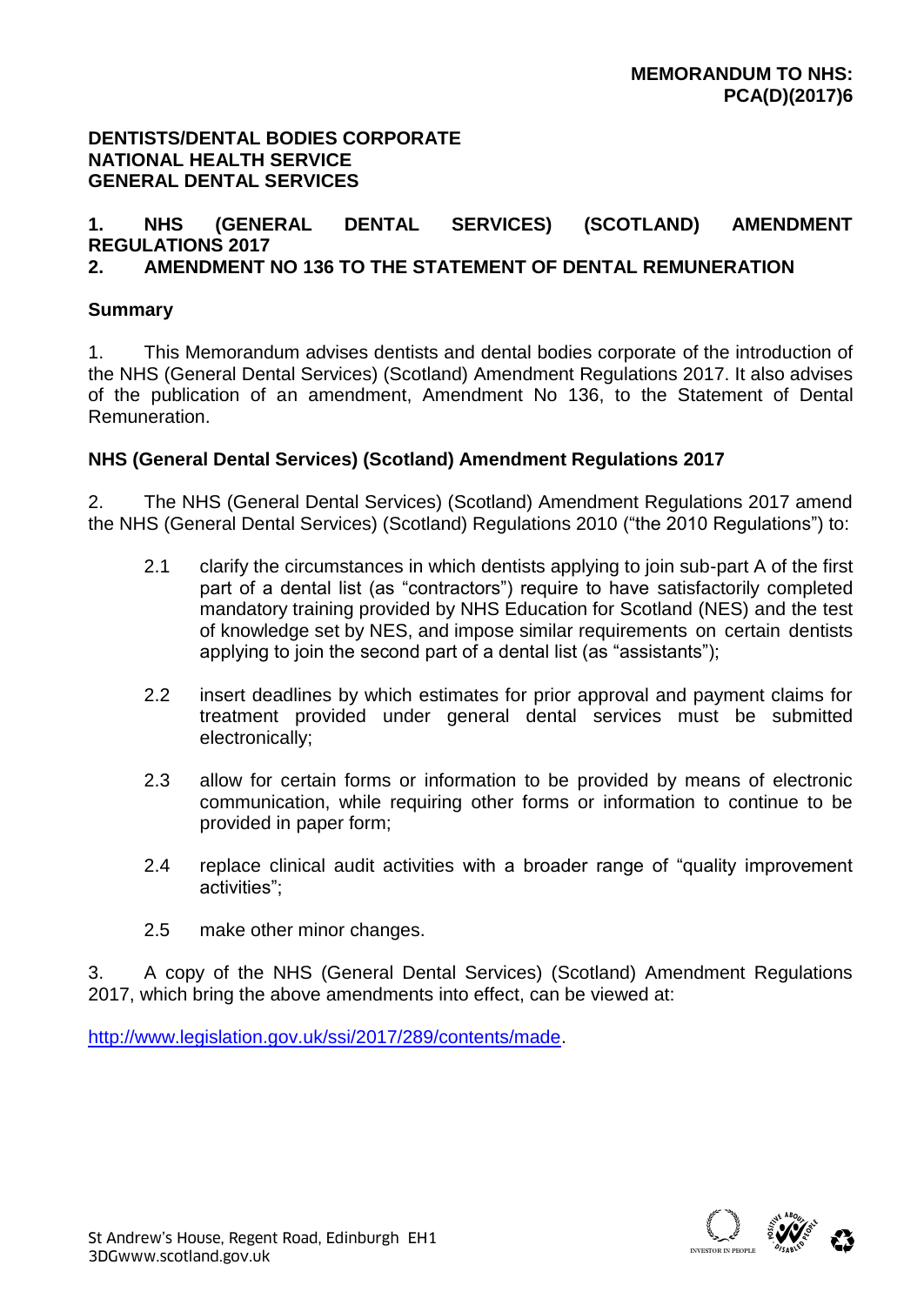# **Background**

# **Mandatory Training**

4. The Memorandum to NHS: PCA(D)(2016)3 advised of an amendment to Part 1A of Schedule 2 to the 2010 Regulations to require dentists applying to join the dental list as contractors for the first time, or after an absence of less than 5 years, to provide a certificate confirming that they have completed mandatory training and the test of knowledge. A similar requirement was introduced for those returning to work after an absence of 5 years or more to provide a certificate which confirmed that they had completed return to work training.

5. A new Regulation 5A (mandatory training) is being inserted into the 2010 Regulations to clarify which dentists require to undertake mandatory training and complete the test of knowledge when applying to join the dental list, and to introduce similar mandatory training requirements for those applying to list as assistants.

6. From 26 October 2017 dentists who fall within the following categories will require to satisfactorily complete Part 1 and Part 2 of mandatory training provided by NES and the test of knowledge set by NES when applying to join a dental list (new regulation 5A of the 2010 Regulations refers):

- 6.1 applying to list as a contractor and:
	- not previously been listed as a contractor;
	- not listed as an assistant and assisted with the provision of general dental services (GDS) throughout the previous 12 months;
	- not currently undertaking Dental Core Training;
	- will not commencing Dental Core Training or Specialty Training within 2 months (new definitions of "Dental Core Training" and "Specialty Training" are being inserted into paragraph 2(1) (interpretation) of the 2010 Regulations);
	- previously listed as a contractor and is applying to be re-listed as a contractor after an absence of 12 months or more, i.e. not been list as a contractor for 12 months or more.
- 6.2 applying to list as an assistant and:
	- not previously been listed as an assistant;
	- not listed as a contractor and provided GDS throughout the previous 12 months;
	- not commencing vocational training within 2 months;
	- previously listed as an assistant and is applying to be re-listed as an assistant after an absence of 12 months or more, i.e. not being listed as an assistant for 12 months or more.

7. Dentists who are currently included on an equivalent list in England, Wales or Northern Ireland who apply to join a dental list in Scotland either as a contractor or assistant require to satisfactorily complete Part 2 of mandatory training only and the test of knowledge.

8. A dentists who is listed as an assistant who applies to join the list as a contractors on or after 26 October 2017 will not require to undertake mandatory training if they have been listed as an assistant for 12 months before their application to move between lists **and** assisted with the provision of GDS through the whole of that 12 month period.

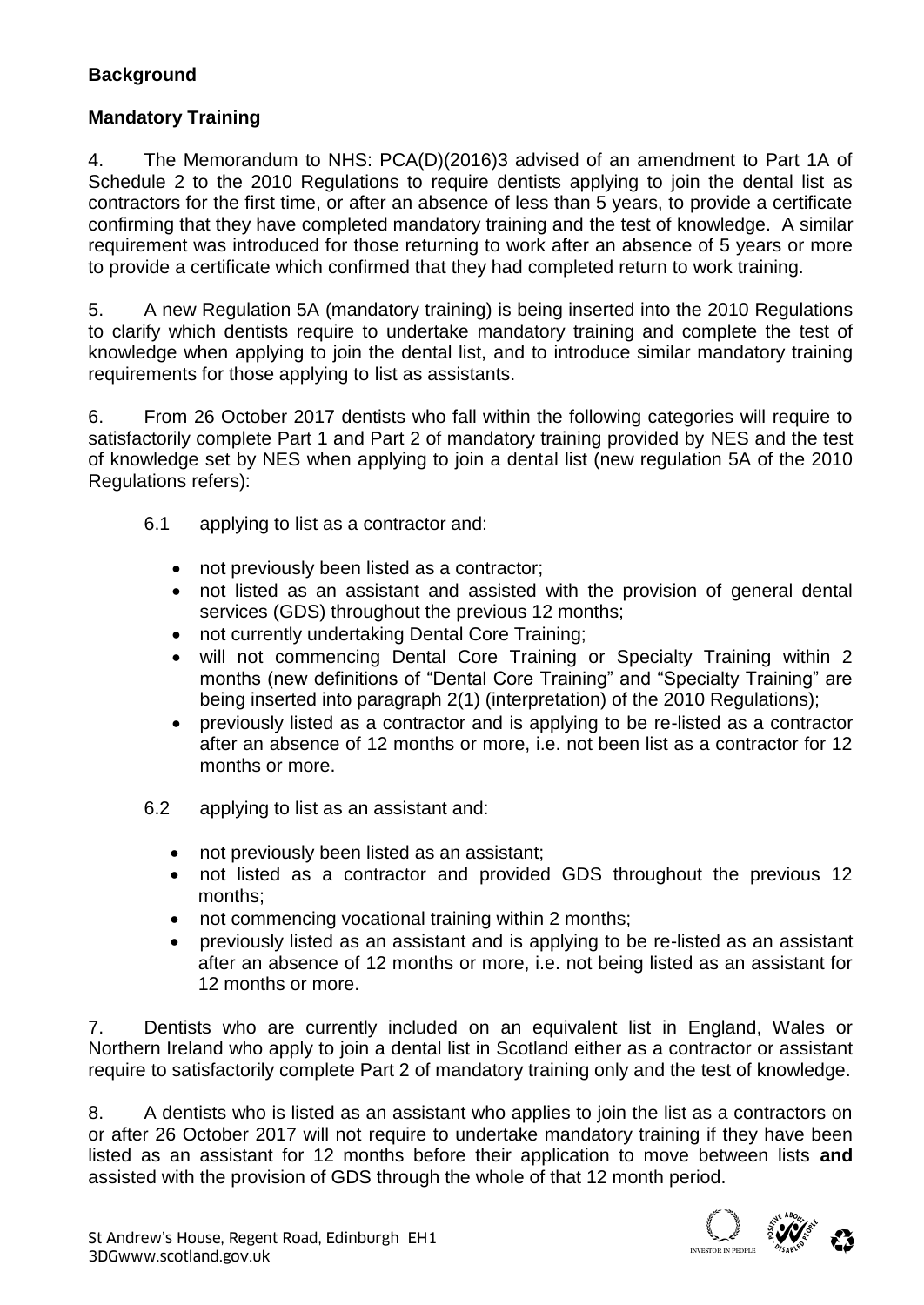9. Part IA of Schedule 2 is being amended to clarify which dentists require to provide a certificate from NES)confirming satisfactory completion of mandatory training and the test of knowledge. Part II of Schedule 2 is being amended to insert equivalent requirements for those applying to join the second part of the list.

# *Return to Work*

10. The requirement for those returning to work after an absence of 5 years or more to provide a certificate that they have competed return to work training is being removed from the 2010 Regulations, although this training will continue to be available. **Those returning after an absence of 5 years or more will require under the 2010 Regulations to satisfactorily complete mandatory training and a test of knowledge.**

11. Further information about these changes, which come into force on 26 October 2017, is provided in Annex A to this Memorandum.

# **Electronic Submission of Prior Approval and Payment Claims**

12. As part of the strategic vision for eDentistry target dates were set for the electronic submission of prior approval requests and payment claims. The Memorandum to NHS: PCA(D)(2017)1 provided the implementation dates for each claim type. Paragraph 20 (remuneration) and 29 (completion of estimate) of Schedule 1 of the 2010 Regulations are being amended to require that prior approval requests and payment claims must be submitted electronically from the following dates:

- 1 January 2018 all payment claim forms, with the exception of claims for orthodontic treatment,
- 1 October 2018 all requests for prior approval, with the exception of orthodontic prior approval requests;
- 1 January 2019 all orthodontic payment claim forms and requests for prior approval.

13 If a contractor has not made any arrangements to comply with these deadlines they should **immediately** contact Practitioner Services.

# **Electronic Communications**

14. We have also taken this opportunity to make a number of amendments to the 2010 Regulations to allow certain forms or information required by the Regulations to be provided by means of electronic communication. Further information about the forms or information which can be provided by electronic means, which have different coming into force dates, are provided in Annex B to this Memorandum.

15 Where no specific provision has been made in the 2010 Regulations to allow for particular forms or information to be provided electronically these will require to continue to be provided in paper form.

16. Contractors should note in particular that the plan for treatment and form of acceptance (GP17(DC) can originate in electronic form but must be given to the patient in paper form when registering them under a continuing care arrangement (paragraph 4 of Schedule 1 refers) or capitation arrangement (paragraph 5 of Schedule refers). Similarly the plan for treatment and form of acceptance (GP17(DCO) can originate in electronic form by

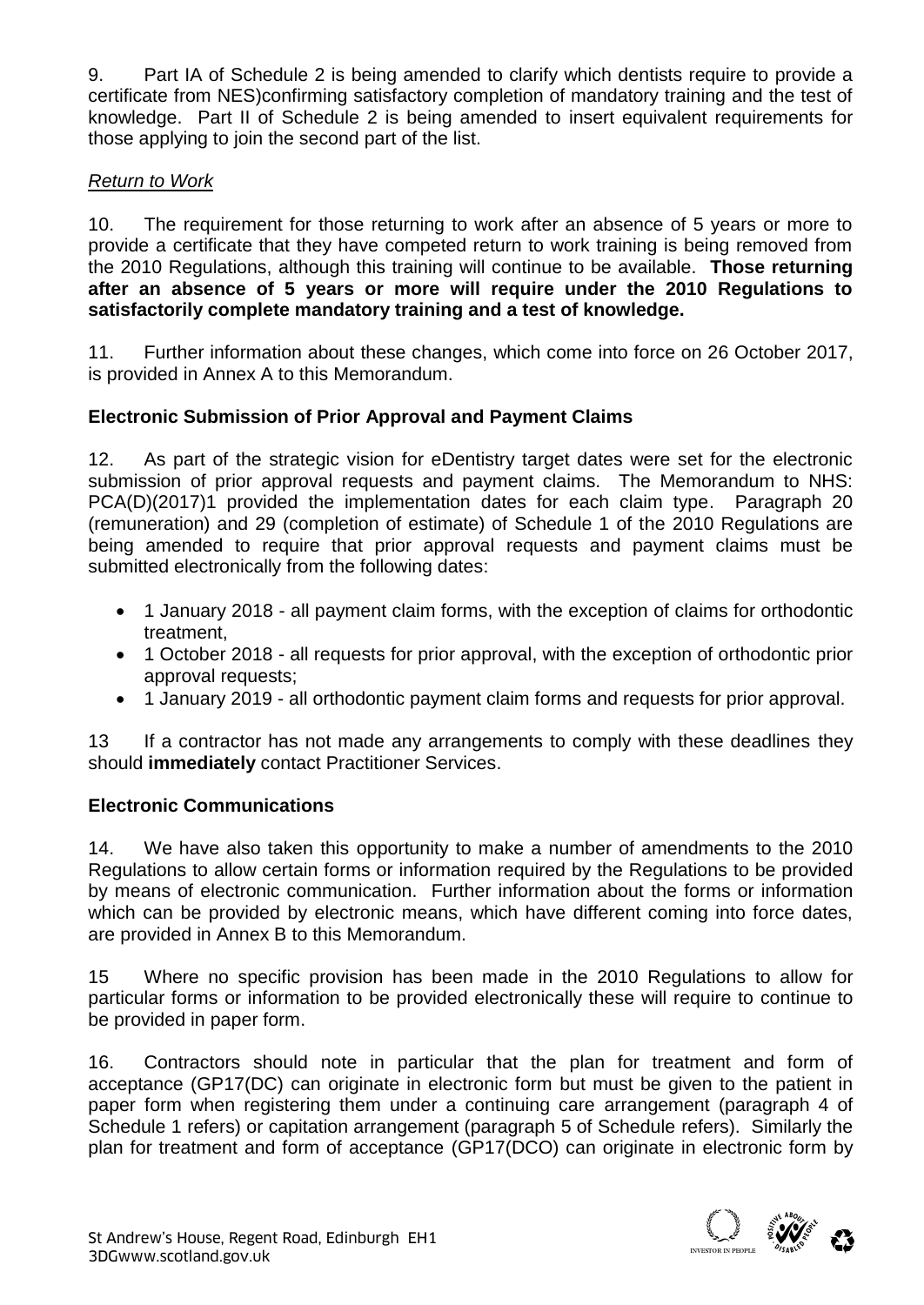must be given to the patient in paper form when accepting them for orthodontic treatment (paragraph 14 of Schedule 1 refers).

# **Clinical Audit/Quality Improvement**

17. Paragraph 6 of the Memorandum to NHS: PCA(D)(2017)4 advised of amendments to Determination XI of the SDR to replace the requirement to undertake clinical audit activities with a requirement to undertake a broader scope of quality improvement activities and advised that further information would be issued about this change.

18. The requirement to undertaken clinical audit activities is contained in paragraph 40 of Schedule 1 to the 2010 Regulations, i.e. is a terms of service requirement. With effect from 26 October 2017 all references to clinical audit in the 2010 Regulations are being replaced with references to quality improvement and the current definition of clinical audit activities in paragraph 40(4)(a) will be replaced with a new definition of quality improvement activities, as follows:

"involves the systematic, critical and reflective analysis of the quality of dental care provided by the dentist, and of any changes made by the dentist to bring about improvement in quality of care, patient experience, patient safety and clinical effectiveness, (including the processes used by that dentist for diagnosis, intervention and treatment and use of resources)".

19. The change to quality improvement will allow a wider range of activities to be undertaken such as:

- Clinical audit;
- Patient safety review;
- Peer review:
- Practice-based research:
- Enhanced significant event analysis.

20. Any activities approved by NES or NHS Boards before 26 October will continue as clinical audit. Form GP217 has been updated (which can be identified by the revision date 10/17) and renamed the Clinical Audit/Quality Improvement Allowance claim form. Two new boxes have been added to the GP217 for the contractor to indicate whether the claim is for a project approved before 26 October 2017 or for a quality improvement project approved on or after 26 October.

### **Amendment No 136 to the Statement of Dental Remuneration (SDR)**

21. As noted at paragraph 17 above Determination XI of the SDR is being amended to replace the requirement to undertake clinical audit activities with a requirement to undertake quality improvement activities. Further amendments are being made to the SDR as a result of this change and the attached Amendment No 136 to the SDR makes these changes, which come into effect on 26 October 2017.

### **Enquiries**

22. Any enquires arising from this Memorandum should be taken up with your NHS Board.

Scottish Government Population Health Directorate<br>19 October 2017

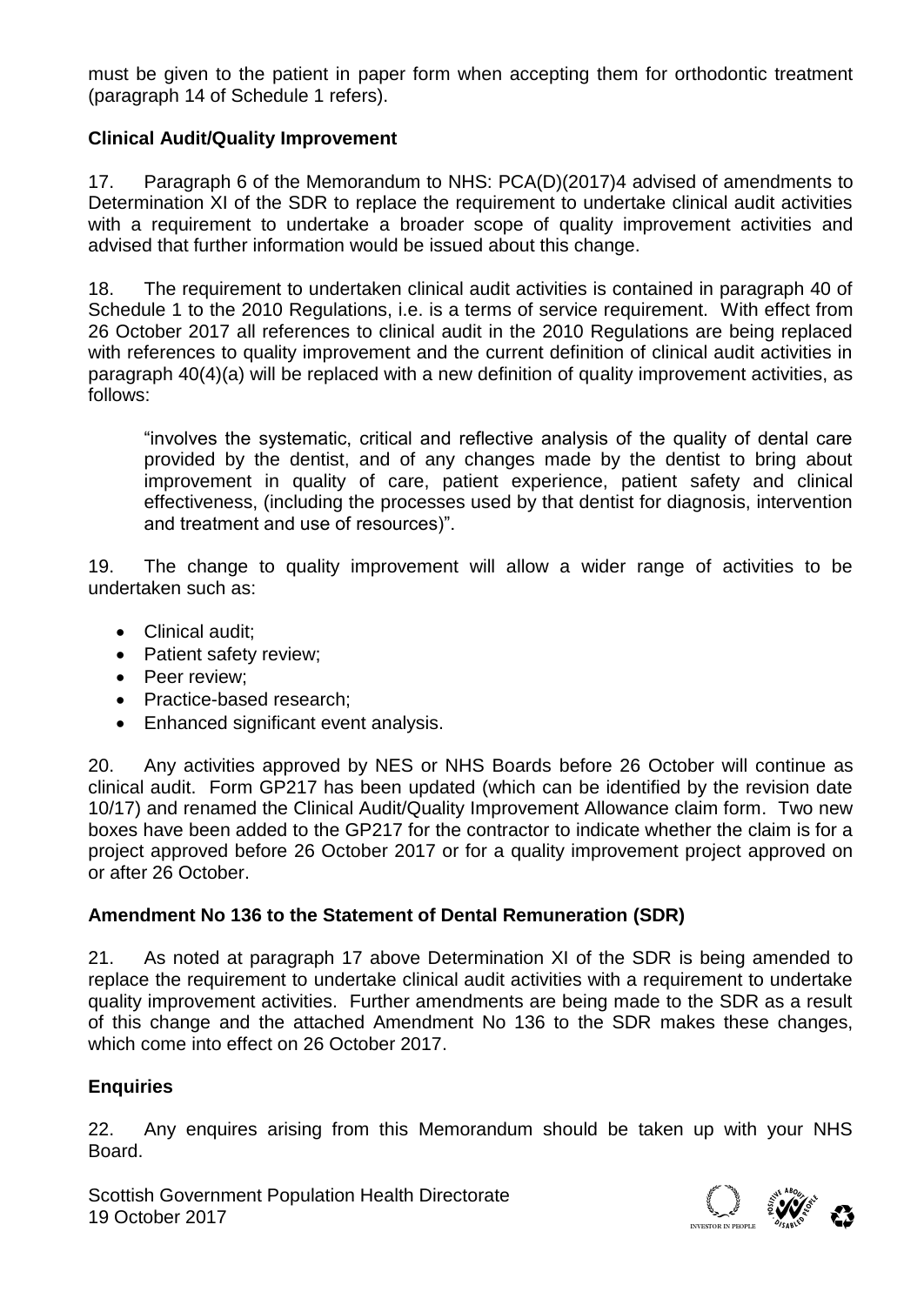# **MANDATORY TRAINING**

#### *Part 1 and Part 2 Training*

1. New definitions of Part 1 and Part 2 training are being inserted into paragraph 2(1) (interpretation) of the 2010 Regulations, as follows:

""Part 1 training" means a course of training provided by NHS Education for Scotland which includes training on radiology, managing medical emergencies including basic life support, infection prevention and control, consent, record keeping and best practice guidance"

""Part 2 training" means a course of training provided by NHS Education for Scotland which includes training on content, the content and appliance of these Regulations and other relevant rules and law, the Statement of Dental Remuneration, infection prevention and control, record keeping and best practice guidance".

### *Test of Knowledge*

2. Dentists will require to satisfactorily complete the test of knowledge set by NES within 6 weeks of satisfactorily completing mandatory training (new regulation 5A(8) of the 2010 Regulations refers). A new definition of test of knowledge is inserted into regulation 2(1) (interpretation) of the 2010 Regulations, as follows:

""test of knowledge" means an assessment set by NHS Education for Scotland, which includes questions on any of the topics specified in schedule A1".

3. A new Schedule A1 is being inserted into the 2010 Regulations which lists the topics on which questions may be asked in the test of knowledge:

- 1. Radiology.
- 2. Managing medical emergencies including basic life support.
- 3. Consent.
- 4. The content and application of the 2010 Regulations and other relevant rules and law.
- 5. The Statement of Dental Remuneration.
- 6. Infection prevention and control.
- 7. Record keeping.
- 8. Managing and working within a dental practice.
- 9. Ethical obligations.
- 10. Health and Safety.
- 11. Prescribing.
- 12. Quality improvement.

### *Certificate*

4. NES will issue the dentist with a certificate following satisfactory completion of mandatory training and the test of knowledge which must be submitted to the NHS Board with the dentist's application to join the dental list. This certificate must have been issued by NES no more than 12 months before the application (amendment to Part IA of Schedule 2 and new Part II of Schedule 2 refer).

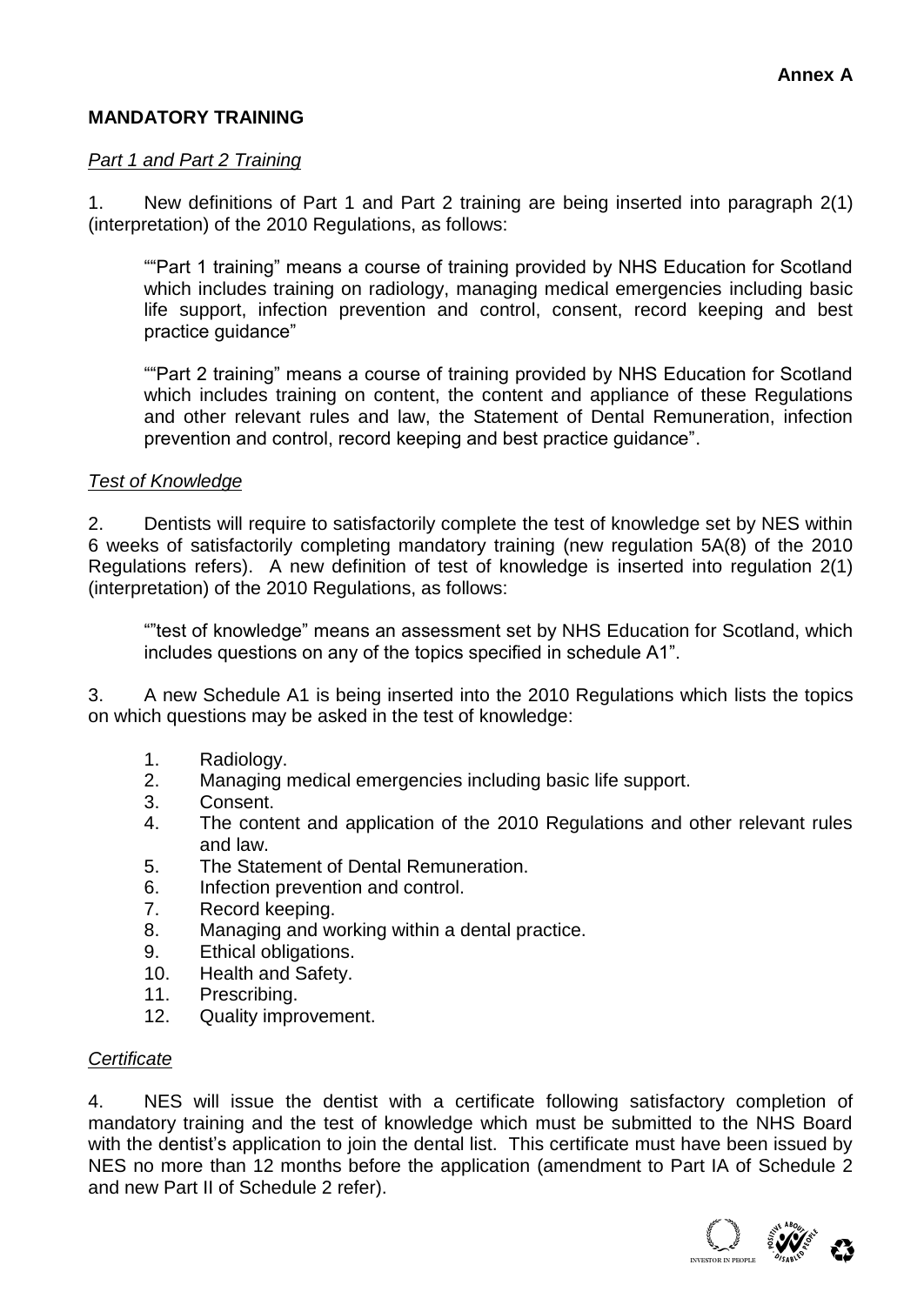### **ELECTRONIC COMMUNICATIONS**

1. There are references throughout the 2010 Regulations to the provision of information, including forms. Unless specifically stated, currently this information has to be provided in writing, i.e. in paper form. A number of changes are being made to the 2010 Regulations to specifically allow certain information to be provided by means of electronic communication, e.g. in electronic form by email. The following are the main changes.

### *Regulation 2(1) (interpretation)*

2. There are references in the 2010 Regulations to information being provided on a form provided by the Health Board "or a form to like effect". To allow certain forms to be created, stored or provided, electronically, a new definition of "form to like effect, is being inserted in regulation 2(1) on *1 January 2018* as follows:

"form to like effect" includes where information that would otherwise be provided in a form supplied by the Health Board is compiled in electronic form (except where otherwise stated)".

#### *Regulation 27 (prior approval – patterns of treatment)*

3. The Scottish Dental Practice Board (SDPB) may write to a dentist where his/her pattern of treatment differs substantially from the local or national pattern. Regulation 27 is being amended on *1 January 2019* to allow for any communication between the SDPB and a dentist to be either in paper form or electronic.

4. Following communication with a dentist the SDPB may require the dentist to obtain prior approval before providing certain, or all, treatment. A new paragraph (2A) is being inserted in regulation 27 to allow the SDPB to give any such direction either in paper form or electronically.

### *Regulation 31 (service of notices etc)*

5. Regulation 31 sets down how notices or documents required by the 2010 Regulations are sent and when these are taken to have been received. Regulation 31 is being amended on *1 January 2018* so that it applies only to postal submission.

6. A new regulation 31A is being inserted on *1 January 2018* which provides that where a notice or document is sent by electronic communication it will be taken to have been received 24 hours after it was sent unless the contrary is proved.

7. Schedule 1 (terms of service) is amended as follows:

### *Paragraph 14(3) (treatment on referral)*

7.1 A contractor can only accept a patient who self-refers for orthodontic treatment with the prior approval of the SDPB. This request for prior approval can be made either in paper form or electronically from *1 January 2019*.

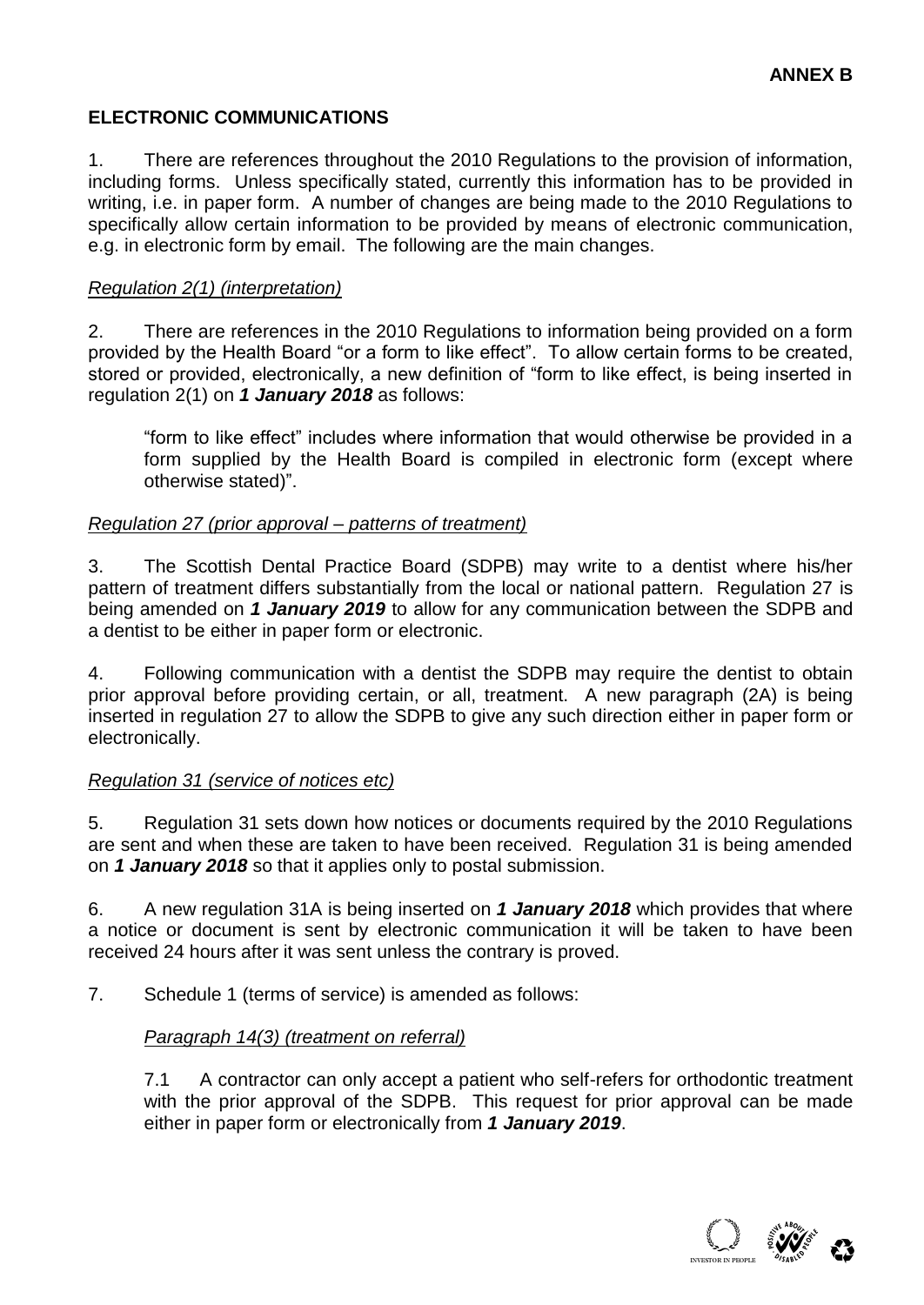*Paragraph 15 (inability of contractor to complete care and treatment under a continuing care arrangement or a capitation arrangement or treatment on referral)* 

7.2 A contractor is required to notify the SDPB in writing where they cannot complete any care and treatment which they have started under a continuing care arrangement, capitation arrangement or treatment on referral. From *1 January 2018* this notification can be made in paper form or electronically.

### *Paragraph 16 (care and treatment summaries)*

7.3 A contractor is required to provide, where requested by a patient, a care and treatment summary. From *1 January 2018* this can be provided either in paper form or electronically.

### *Paragraph 18(3) (occasional treatment)*

7.4 A contractor is required to notify the SDPB in writing where they cannot complete a course of occasional treatment which they have started. From *1 January 2018* this notification can be made in paper from or electronically.

#### *Paragraph 19(4) (referral for occasional treatment)*

7.5 A contractor requires to obtain the prior approval of the SDPB where an occasional patient only requires a filling or root filling of permanent or retained deciduous teeth. This request for prior approval can be made either in paper form or electronically from *1 January 2018*;

#### *Paragraph 27(3)(i) (records)*

7.6 A contractor is required to keep a complete, accurate and up to date patient record, including details of treatment provided, any practice record forms and all radiographs, photographs and study models.

A contractor is required to produce these records when requested as part of a practice visit by a dental officer or any authorised officer of the Agency, e.g. Practitioner Services, or the NHS Board. From *1 January 2018* the dental officer or authorised officer will be able to request that the records be produced in electronic form where it is possible to do so.

A contractor may also be required to send these records to the SDPB, a dental officer or authorised officer of the Agency, e.g. Practitioner Services, or the NHS Board. From *1 January 2018* the records can, where appropriate, be sent to the SDPB, dental officer or authorised officer electronically.

### *Paragraph 29(3)(a) (Completion of estimate)*

7.7 A contractor is required when submitting a request for prior approval electronically to secure the completion of a practice record form (GP17PR) by the patient or their parent, guardian or carer. From *1 October 2018* the GP17PR may originate in electronic form if the practice adopts e-signature technology, i.e. an esignature pad.

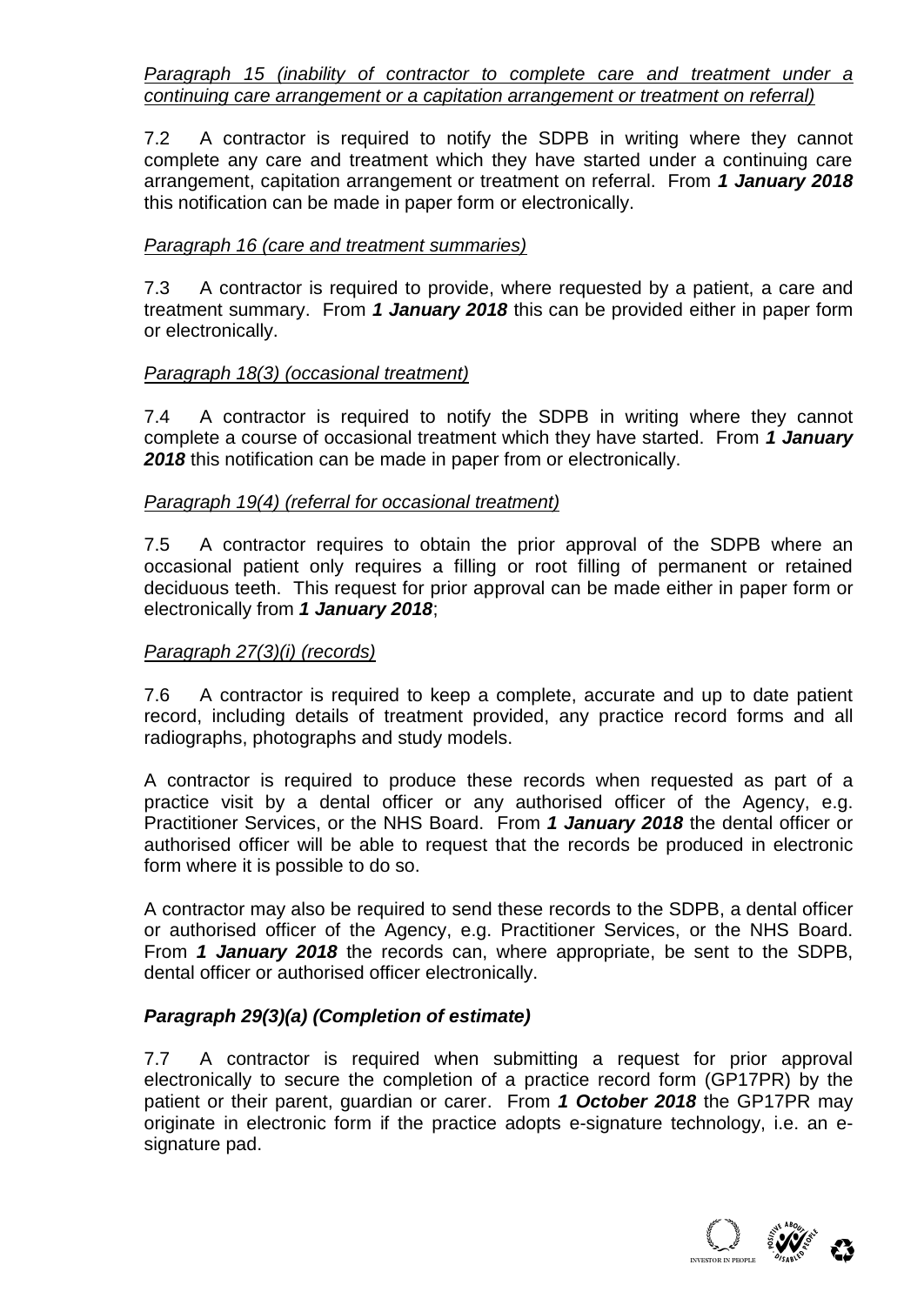Where an e-signature pad is not used the patient must complete a paper GP17PR supplied by the NHS Board, which can then be scanned and retained electronically. Any electronic version must be able to be produced in paper form, or sent electronically, if requested.